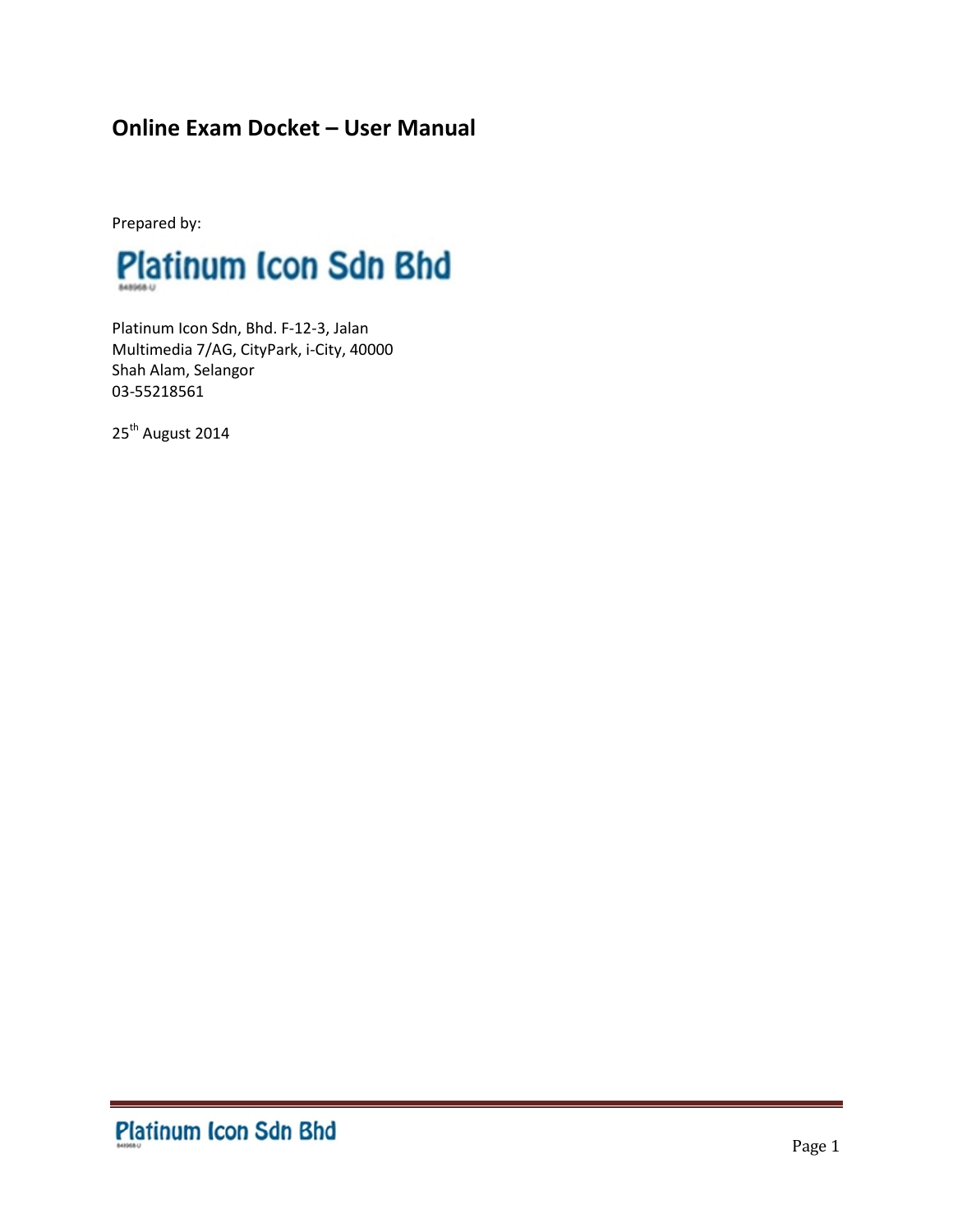# **User Manual - Student User**

#### **Browser requirements: Mozilla Firefox / Google Chrome.**

Flow of Online Exam Docket Module:

This guide presents brief instructions intended for use by SEGi Student.

Modules in Online Exam Docket:

- 1. Download Docket :
	- Student able to download docket by selecting exam session.

# **User Manual – Student Landing Page**

**Browser requirements: Mozilla Firefox / Google Chrome.**

| ONLINE EXAM DOCKET SYSTEM                                                                                             |                                                                                                                                                                |
|-----------------------------------------------------------------------------------------------------------------------|----------------------------------------------------------------------------------------------------------------------------------------------------------------|
|                                                                                                                       | 2nd Version                                                                                                                                                    |
| Sign In                                                                                                               | <b>Online Exam Docket</b><br>The System that help you to manage your exam dockets systematically so that you can concentrate on<br>studying for higher grades. |
| Your active email<br><b>Email</b> (Your active email)                                                                 | <b>Become Organized</b><br>Access all your exam dockets in one central portal with user-friendly graphical interface.                                          |
| <b>SEGi ID</b><br><b>SEGi ID in Capital</b><br>(eg: SCKLXXXXXX / SCMXXXXXXXX without spacing of<br><b>Your Campus</b> | Login<br>All you need is your SEGi email, SEGi ID and Campus to start.                                                                                         |
| Campus<br>Select a campus<br>▼<br>n <sup>o</sup> Sign in                                                              | <b>Browser Compatibility</b><br>$\circ$<br>Firefox and Chrome.                                                                                                 |
|                                                                                                                       |                                                                                                                                                                |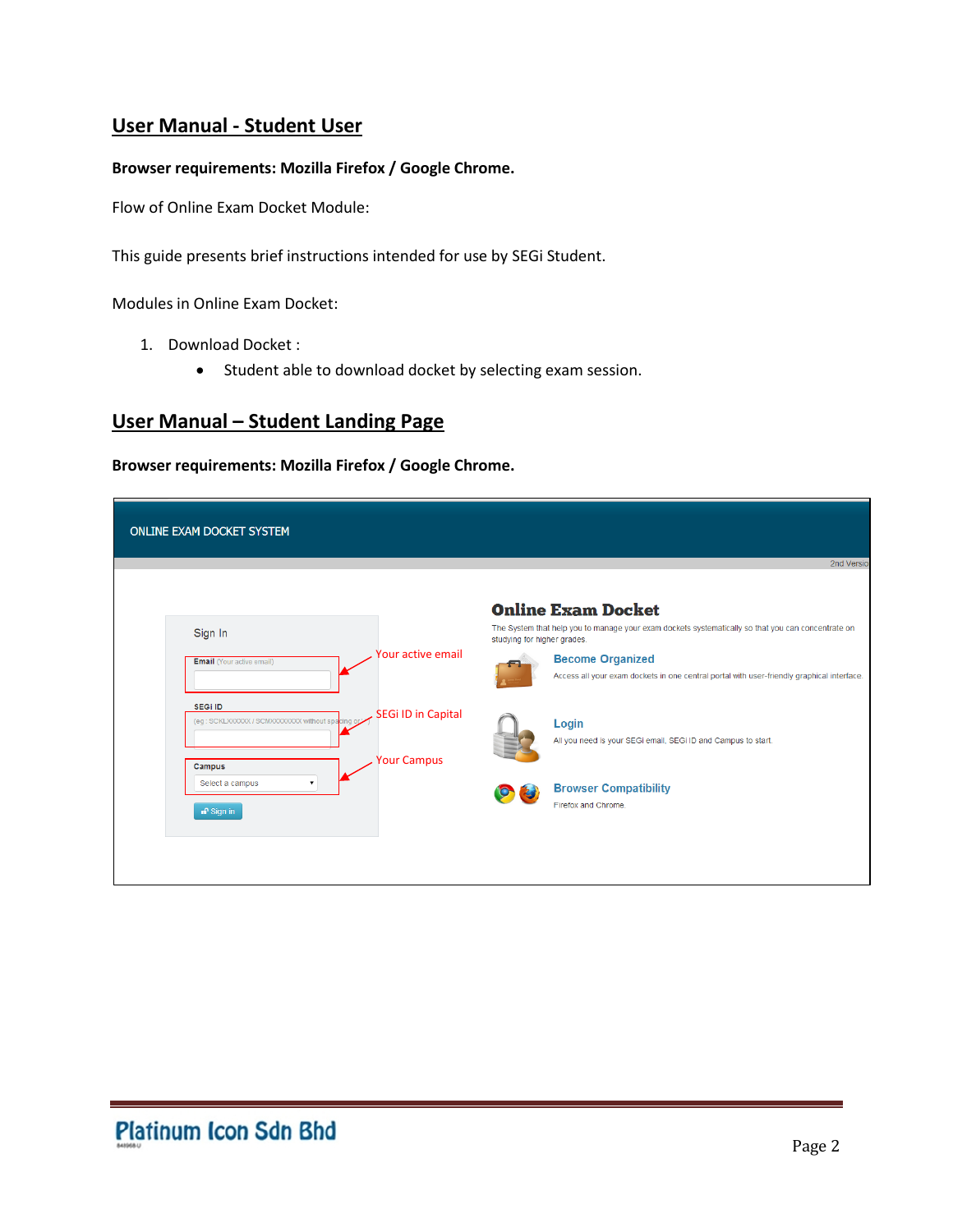|                                                                                                          |                                                                   | & ARVINDA/LSALEDURAI<br>$\bullet$ student<br><b>A</b> Log out |
|----------------------------------------------------------------------------------------------------------|-------------------------------------------------------------------|---------------------------------------------------------------|
|                                                                                                          | PRINT EXAM DOCKET                                                 |                                                               |
| <b>O</b> Please select Exam Session in the dropdown below.                                               |                                                                   |                                                               |
| <b>Print Exam Docket</b><br>Ξ                                                                            |                                                                   |                                                               |
| <b>Exam Session</b><br>Please Choose<br>$\vert \mathbf{v} \vert$<br>Please Choose<br>KD DIHM COPPA AUG14 | To view exam docket, you need to<br>Submit<br>select exam session |                                                               |
| <b>No</b><br>IC/Passport No.                                                                             | <b>Exam Session</b>                                               | <b>Docket</b>                                                 |
|                                                                                                          | No Result Found. Please Select Exam Session above.                |                                                               |
|                                                                                                          |                                                                   |                                                               |

## Exam Session Selection

| $\equiv$ Print Exam Docket           |                                      |                               |        |                              |
|--------------------------------------|--------------------------------------|-------------------------------|--------|------------------------------|
| <b>Exam Session</b><br>Please Choose | Please Choose<br>KD DIHM COPPA AUG14 | <b>Choose Exam</b><br>Session | Submit | <b>Click to Submit</b>       |
| <b>No</b>                            |                                      | IC/Passport No.               |        | Exan                         |
|                                      |                                      |                               |        | No Result Found. Please Sele |
|                                      |                                      |                               |        |                              |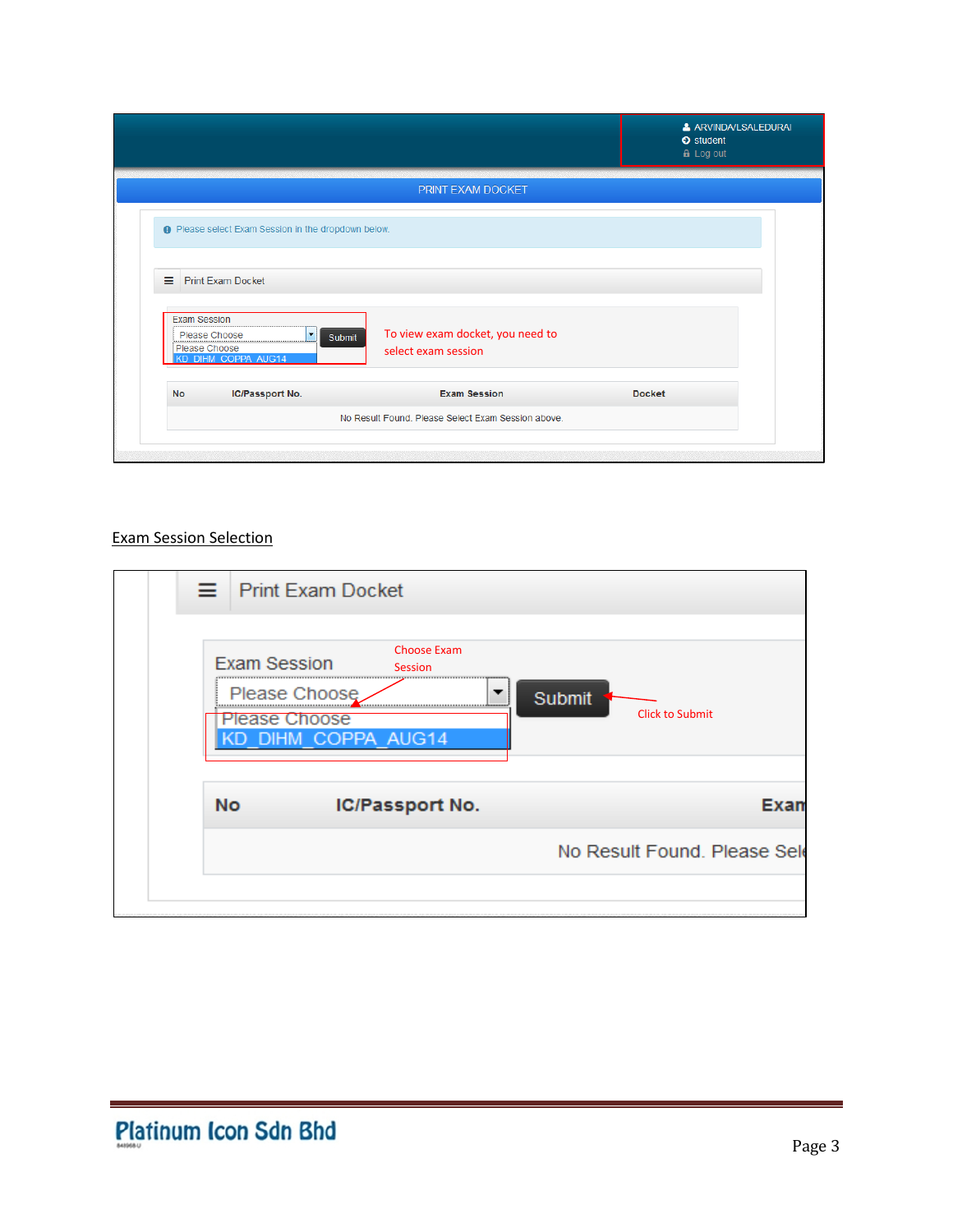#### **MODULES: 2.1 Download Docket Module**

- **1) Exam Session Release Status : Publish and Exam session Print Status : Active** 
	- Direct open the pdf file and student can print their exam docket

|           |                                                            | <b>PRINT EXAM DOCKET</b>       |               |  |
|-----------|------------------------------------------------------------|--------------------------------|---------------|--|
|           | <b>O</b> Please select Exam Session in the dropdown below. |                                |               |  |
|           |                                                            |                                |               |  |
| Ξ.        | <b>Print Exam Docket</b>                                   |                                |               |  |
|           |                                                            |                                |               |  |
|           |                                                            |                                |               |  |
|           | <b>Exam Session</b><br>Please Choose                       | $\blacktriangledown$<br>Submit |               |  |
|           |                                                            |                                |               |  |
|           |                                                            |                                |               |  |
| <b>No</b> | IC/Passport No.                                            | <b>Exam Session</b>            | <b>Docket</b> |  |

**2) Exam Session Release Status : Publish and Exam session Print Status : Inactive**

|                                       |                                                                                               | <b>PRINT EXAM DOCKET</b>                                                 |               |
|---------------------------------------|-----------------------------------------------------------------------------------------------|--------------------------------------------------------------------------|---------------|
| $\equiv$ Print Exam D<br>Exam Session | <b>O</b> Please select Exam Session in the dropdown below.<br>Please Choose<br>Submit<br>an i | There is outstanding fees. Please settle your fees at the Bursary.<br>OK |               |
| <b>No</b>                             | <b>IC/Passport No.</b>                                                                        | <b>Exam Session</b>                                                      | <b>Docket</b> |
|                                       | 850424146283                                                                                  | EDIBA SEPT_14                                                            |               |

• Popup message stated the students need to pay the fee at the Bursary